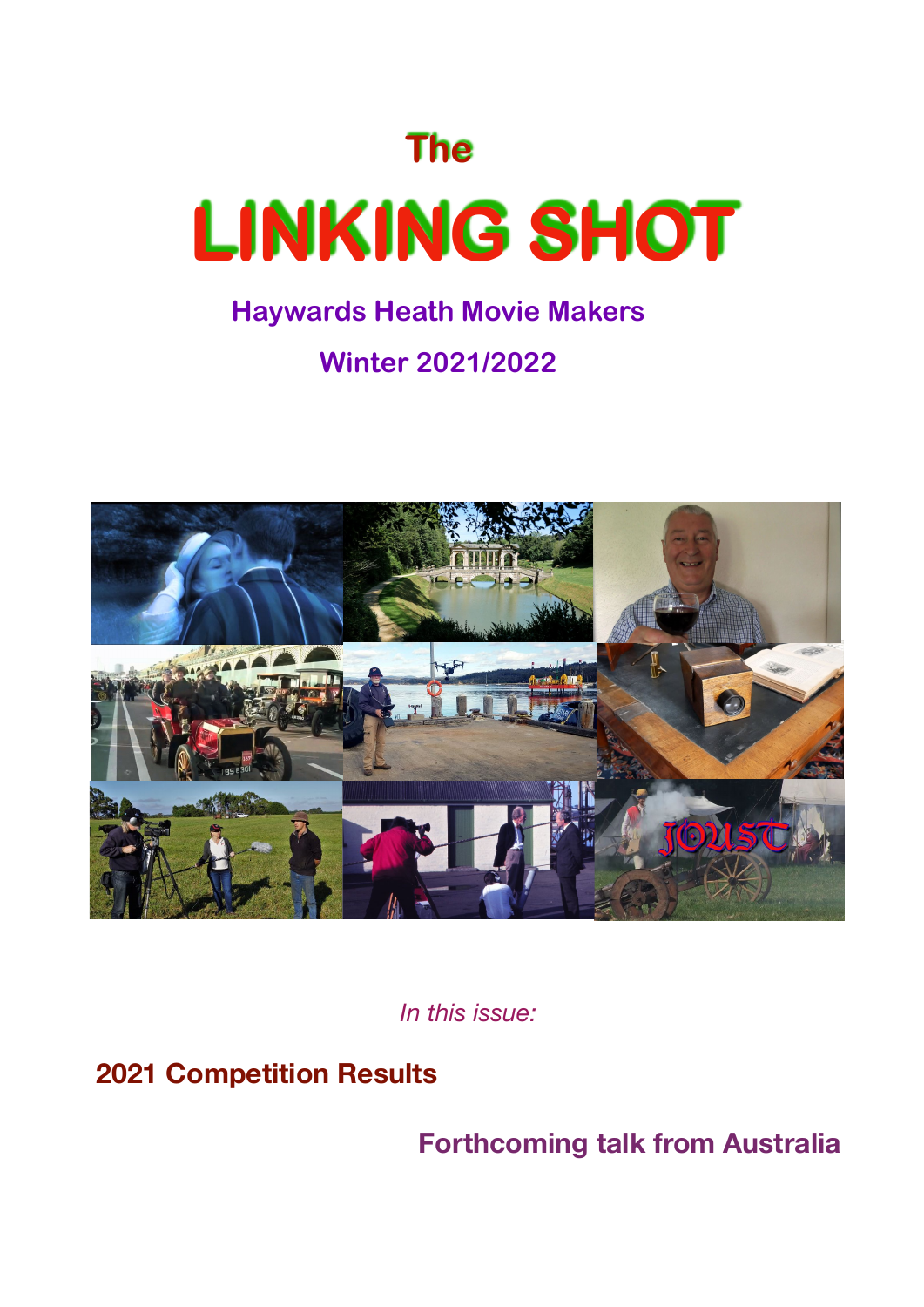## From your Chairman

### David's Deliberations

It was great to be able to meet face to face twice this year as things seemed to ease off when Covid infection rates decreased in the middle of the year.

However, I suppose it was inevitable that a new strain of Covid would surface at some point but thankfully, we have been jabbed and boosted and can perform tests in our own homes before and after meeting anyone.

As you all know, we continued to use Zoom very successfully as our preferred way of meeting mainly thanks to Rod who has hosted all our meetings again this year. I am very grateful for this, so on behalf of all members, a big "Thank You" Rod. We will be continuing in this mode until the end of the current programme.

Our venue at the upper room in Perrymount Road has been booked from our April meeting where we will (hopefully) meet between 2pm and 4pm. All future meetings will be in the afternoons.

We were due to host the Albany competition in 2021 but this was postponed to 2022. Your committee canvassed the usual participating clubs to estimate how many films might be entered. Only one club had a definite plan and we decided to postpone the event once more to 2023 on the grounds that it would not be financially viable for us to host an event with so few entries.

Our next meeting in January is our AGM and I would like to see a "full house" please as this is your chance to influence the direction of the club.

Happy and safe New Year

## David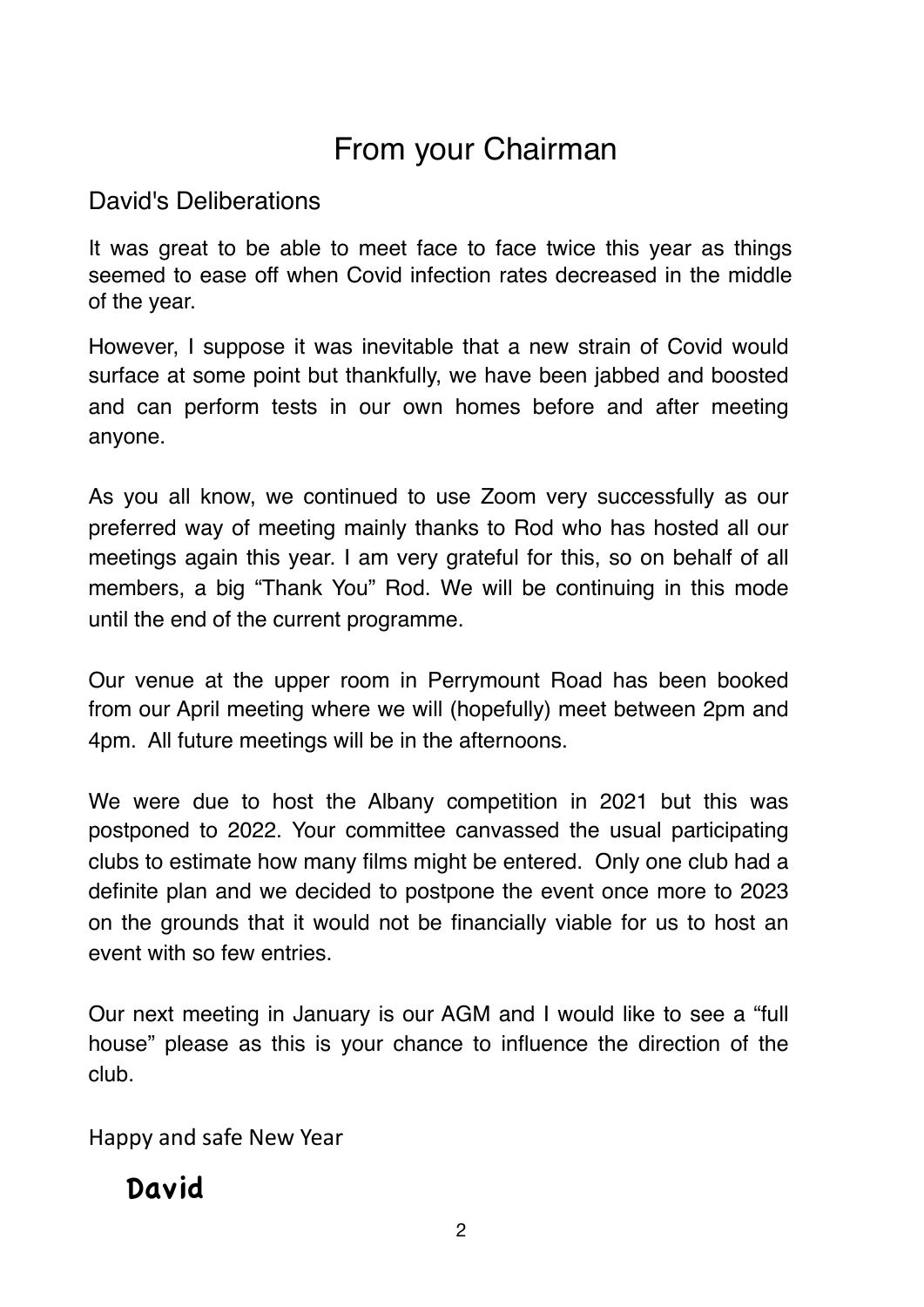# **Competition Reports**

Compared to last year we have rather less film competitions to report on. The Sussex Film Festival has been postponed twice due to Covid. Another new date is looming on 16 January at Wivelsfield and there seems to be a determination that this will go ahead, assuming no National lockdown.

The Albany for 2021 has been deferred again to 2023 with the hope that there will be enough entries by then. Meanwhile discussions are ongoing with the other participating clubs regarding improvements and the future of this longstanding competition.

That leaves us with our Open Competition on 26 October and our Alan Early and 60 second competitions on 23 November.

The open competition attracted eight entries that, after viewing, were sent away for external judging - by Andrew Tweed, Christine Collins and Max Bender, all from Potters Bar Film Makers.



**Best Film**  1917 War and Romance Ron Prosser

**Best Use of Sound**  1917 War and Romance Ron Prosser



**Best Editing**  Loxwood Joust Ron Prosser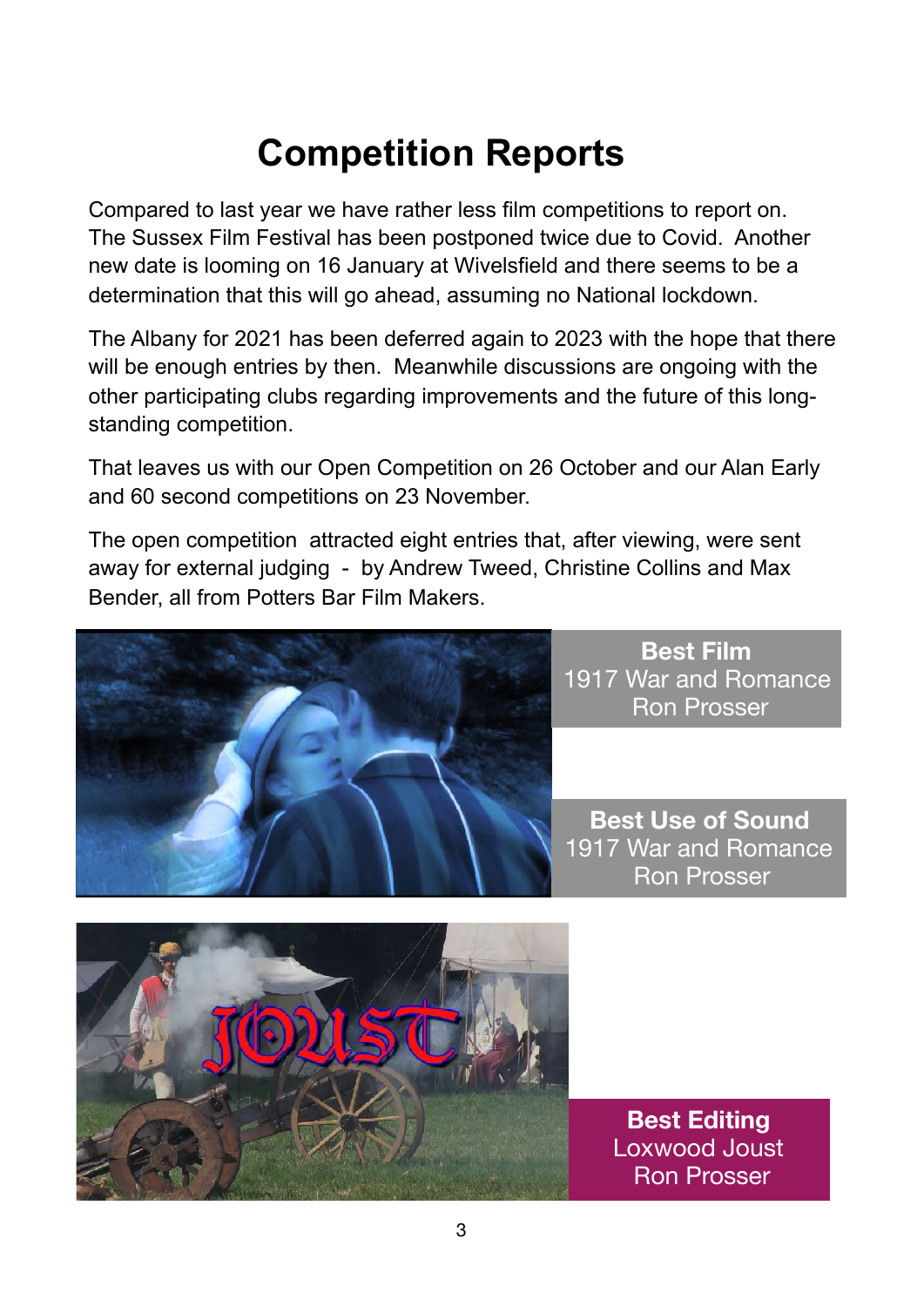The external judges were also pleased to offer certificates to two further films they enjoyed watching and thought had merit worth noting.





On 23 November we had the Alan Early (5 minutes max to a theme 'my collection') that attracted five entries and the 60 second competition with four entries. Both of these competitions were judged in-house by audience ballots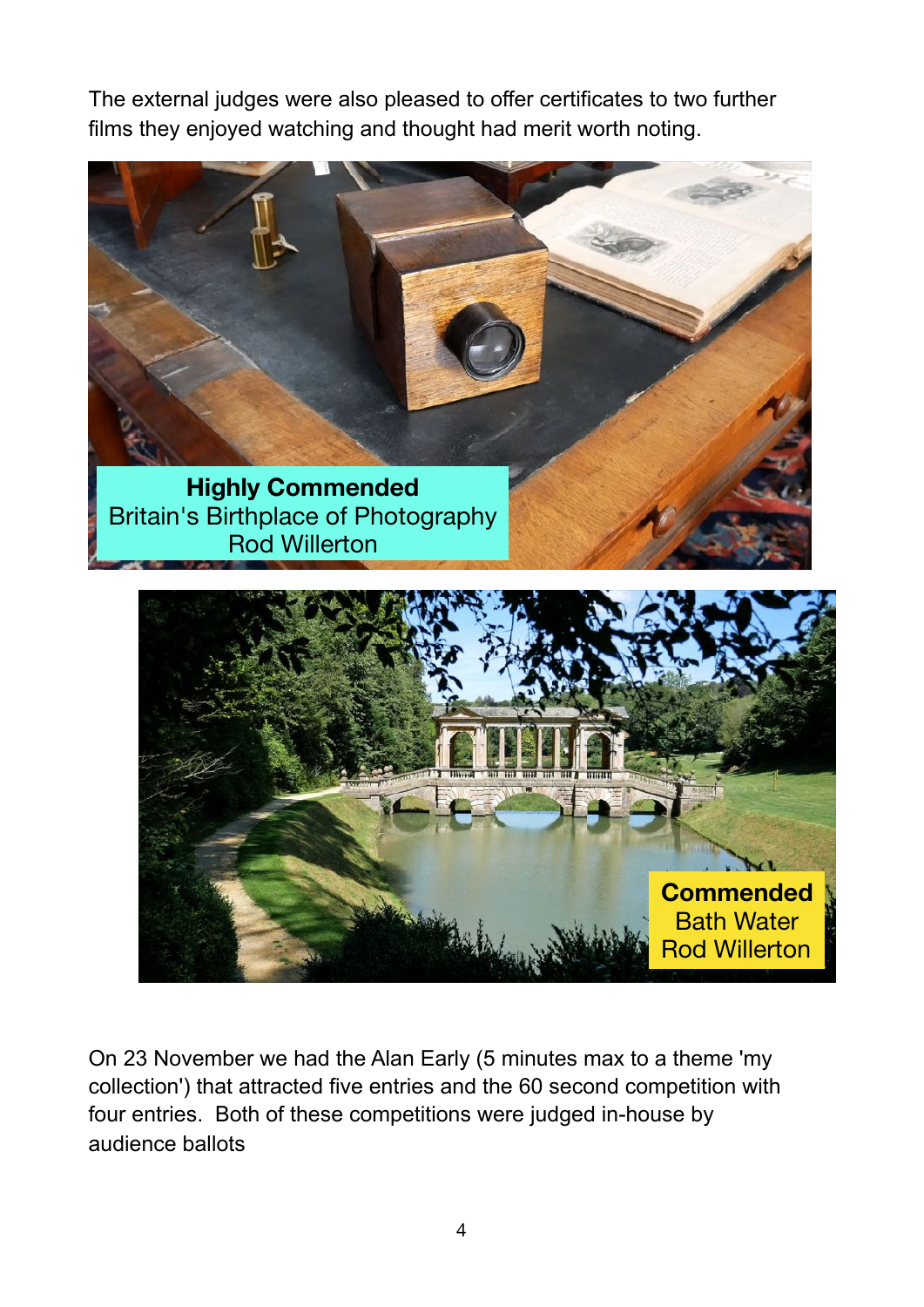



**Alan Early**  125th Anniversary London to Brighton David Smart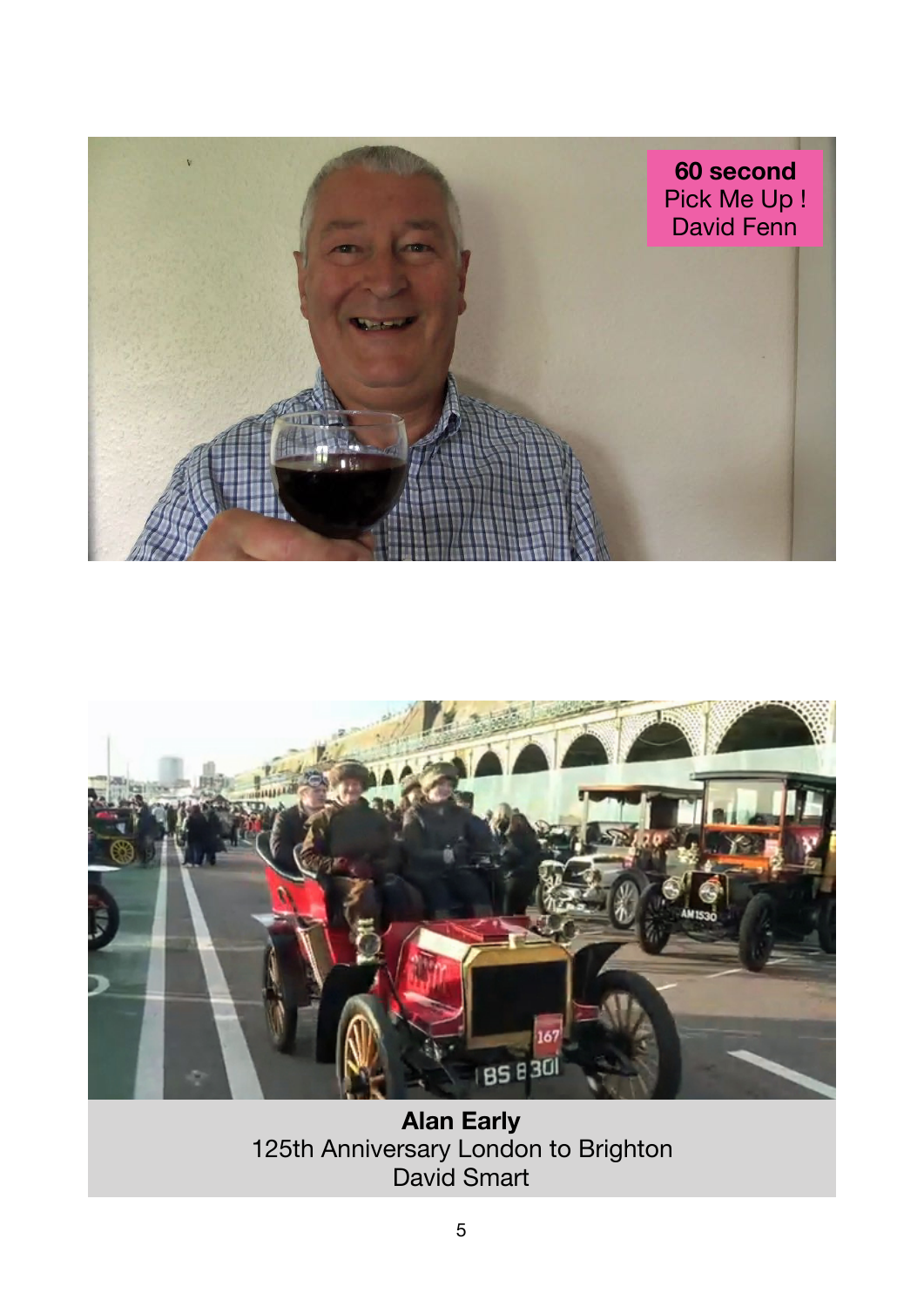### **Guest Evening with Raymond Toms**

In March we have a special guest speaker, Raymond Toms, joining us live from Australia! This may well be a first for any UK club.

I was first in touch with Raymond in August 2021 when he left me a message on my YouTube channel. It turned out that he had worked as a sound Engineer at Wessex Studios, and had been the sound recordist for an Electricity Council film in my collection.

After working in the UK he emigrated to Australia in 1973. Now in retirement he has made local documentaries, films of bands, and some commercial work to bring in funds to buy more gear. Some of Raymond's work can be viewed on his Vimeo channel at <https://vimeo.com/user1799517>.

Raymond has sent me some photographs illustrating some of his past and present jobs. In one 1970's shot you can see him recording the sound for a film production featuring the broadcaster Fyfe Robertson.



Having made a connection with Raymond I commented to him that, if it wasn't for the time difference I would have invited him to be a speaker for our club on Zoom. He immediately volunteered to give us a presentation despite the timing issue. So, on 22 March 2022, when the time in Australia will be 6.30am, Raymond will join us for our meeting at 7.30pm.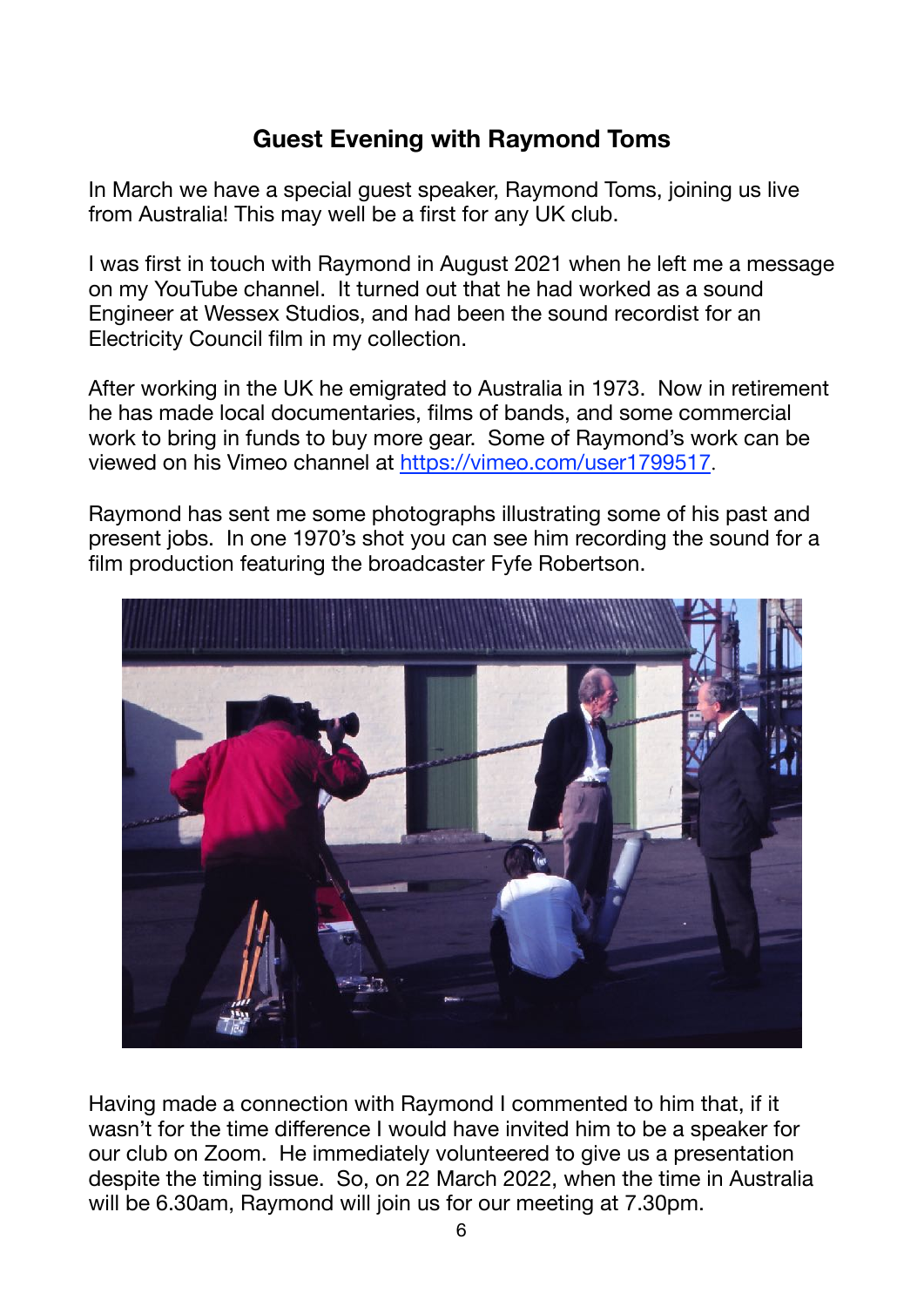

Raymond's talk will start with a potted career history followed by a presentation on how camera movement can be employed in low budget productions. He'll be illustrating this through especially filmed clips using raw hand held, shoulder recoil rig, tripod (pans and zooms), wheeled tripod, office chair or



trolley, slider, jib, gimbal, Steadicam Flyer, Segway Mini, drone, car mounts and editing to 'move' 4K footage into a 1080 project - phew!

We hope that everyone will be able to join us for this special evening to which we'll also be inviting members from other clubs. Something to look forward to in the spring.

Rod